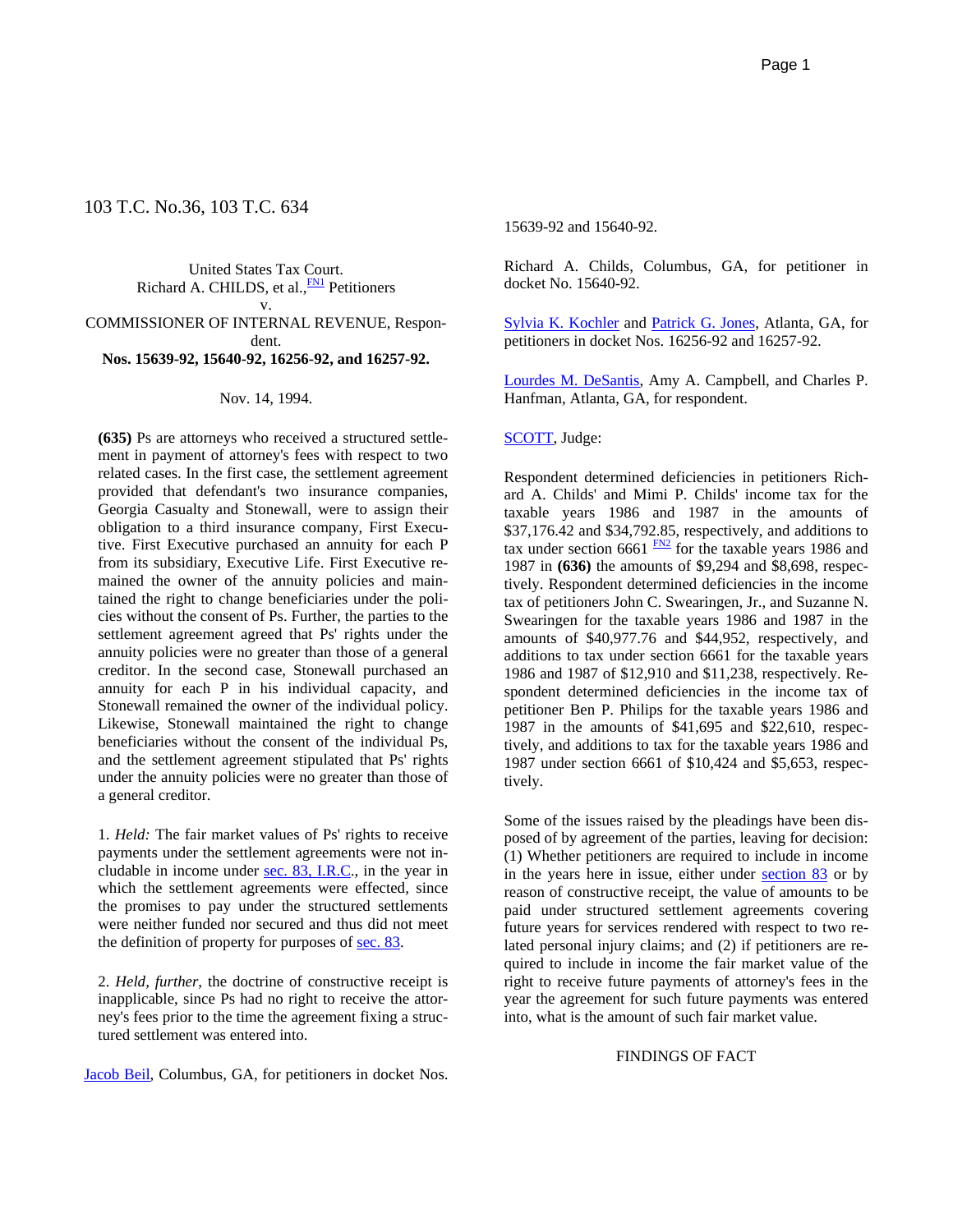Some of the facts have been stipulated and are found accordingly.

All petitioners resided in Columbus, Georgia, at the time of the filing of their petitions in these cases. Petitioners Richard A. Childs and Mimi P. Childs filed a joint Federal income tax return for each of the taxable years 1986 and 1987 on the cash basis of accounting. Petitioners John C. Swearingen, Jr., and Suzanne N. Swearingen filed a joint Federal income tax return for each of the years 1986 and 1987 on the cash basis of accounting, and petitioner Ben P. Philips filed an individual Federal income tax return for each of the years 1986 and 1987 on the cash basis of accounting.

Mr. Ben Philips (Mr. Philips) is a trial lawyer whose practice is largely limited to handling personal injury and products liability cases. During the tax years at issue, Mr. Richard**(637)** A. Childs (Mr. Childs), Mr. Philips, and Mr. John C. Swearingen (Mr. Swearingen) engaged in the practice of law in Columbus, Georgia, as a professional corporation known as Swearingen, Childs & Philips, P.C. Mr. Childs, Mr. Philips, and Mr. Swearingen were the only shareholders of the professional corporation (the law firm).

Mr. Willie James Jones (Mr. Jones), along with his wife, Mrs. Annette Jones (Mrs. Jones), and her son, Jermeral C. Garrett (Garrett), a minor, lived near Phoenix City, Alabama, in a community called Salem. On September 21, 1984, Mr. Jones and Garrett sustained serious bodily injuries as a result of an explosion and fire caused by the accumulation of gas in the Joneses' home. On October 12, 1984, Mr. Jones died from the injuries he received from the explosion.

Mr. Jones was survived by his widow, his mother, and several brothers and sisters. Mr. Jones had no will and, therefore, his estate was distributed according to the intestacy laws of Alabama.

In the latter part of September 1984, Mr. Philips was informed of the explosion by Mr. Jones' brother, who asked Mr. Philips to investigate the situation. Mr. Philips then visited Mrs. Jones, who requested Mr. Philips and his law firm to pursue for her any possible claims against those responsible for the explosion. Within a few days, Mr. Swearingen and Mr. Childs visited the scene of the explosion to further investigate.

Pursuant to a contingency fee agreement (the Garrett fee

agreement) executed on October 17, 1984, Messrs. Philips, Swearingen, and Childs (the attorneys) agreed to represent Mrs. Jones. According to the Garrett fee agreement, the law firm's representation of Mrs. Jones was for causes of action that Mrs. Jones might bring individually, on behalf of Garrett, and as administratrix of the estate of Mr. Jones. Under the agreement, if the cases were settled before trial, the fees paid to the attorneys were to be a sum equal to 33 1/3 percent of the gross amounts recovered by Mrs. Jones, individually, as administratrix of the estate of Mr. Jones, and on behalf of her son, Garrett. If the cases were settled after trial, the attorneys were to receive 40 percent of the gross amounts recovered. Under the agreement, if nothing was recovered on behalf of the plaintiffs, or paid upon the claims or causes of action, the attorneys received nothing for their services rendered.**(638)** The agreement provided that the compensation to the attorneys was for "services already rendered and  $* * *$  to be rendered" in the actions to be brought by Mrs. Jones. Mrs. Jones agreed to bear all expenses of litigation, whether or not any amounts were recovered. The attorneys were authorized to pay out of money due Mrs. Jones any and all doctors' bills, hospital bills, other medical bills, and expenses incurred. According to the Garrett fee agreement, if, after investigation, the attorneys deemed it unwise to proceed further with the cases, the attorneys had the right to withdraw, but Mrs. Jones would not be held liable for any costs or expenses incurred if they withdrew.

The agreement expressly granted to the attorneys full and complete authority to handle the claims and file whatever legal proceedings were necessary and proper. There was no provision in the fee agreement for payment for services rendered after a settlement was concluded.

The attorneys filed personal injury claims (the claims) with Columbus Propane Gas Service, Inc. (Columbus Propane), on behalf of Mrs. Jones, as mother and next friend of Garrett, and on her own behalf for loss of services of Garrett, and for Mr. Jones' death, claiming that Columbus Propane was responsible for the explosion and resulting injuries. The liability insurance carriers for Columbus Propane were Georgia Casualty & Surety Co. (Georgia Casualty) and Stonewall Insurance Co. (Stonewall). Georgia Casualty was Columbus Propane's primary insurance carrier, with coverage up to \$1 million. Stonewall was the secondary insurer, providing excess (umbrella) insurance coverage up to \$10 million.

After the claims were filed, Columbus Propane notified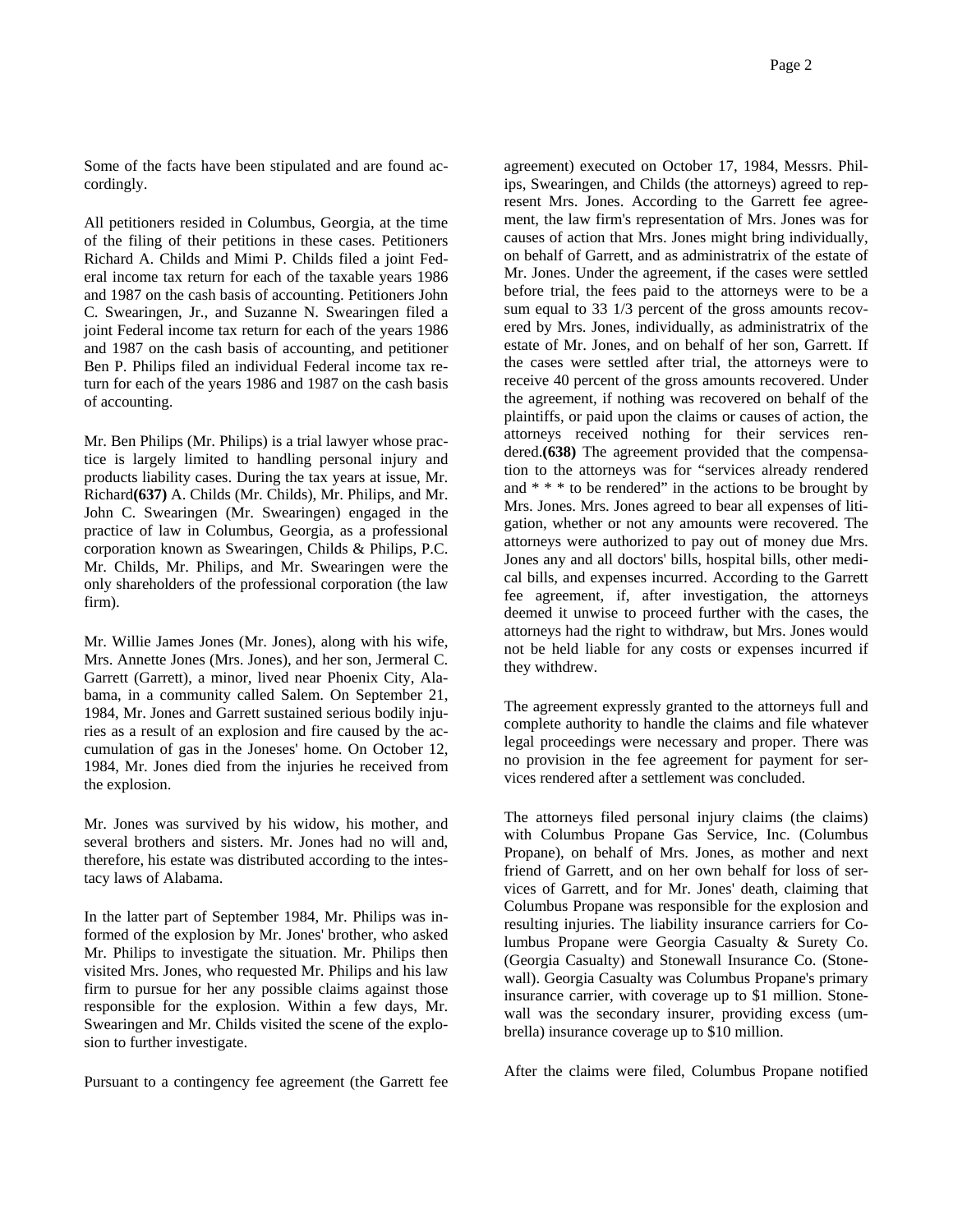Georgia Casualty of the claims. During the latter part of 1984, Georgia Casualty attempted to negotiate a settlement of Mrs. Jones' claims. Georgia Casualty engaged the services of Charles S. Bradford (Mr. Bradford) of Structured Annuity Settlements, Inc., to attempt to negotiate a structured settlement on its behalf with Mrs. Jones. Mr. Philips was the attorney who did most of the negotiating with Mr. Bradford. Mr. Philips initially demanded \$5 million to settle the claims arising from the injuries to Garrett, and an additional \$5 million to settle the claims arising from the death of Mr. Jones, for a total of \$10 million. After this demand by Mr. Philips, settlement negotiations ceased.

**(639)** On May 7, 1985, Garrett, acting by and through Mrs. Jones, and Mrs. Jones individually, filed a suit against Columbus Propane in the U.S. District Court for the Middle District of Georgia, Columbus Division (the Garrett litigation). The Garrett litigation was assigned Civil Action No. 85-90-COL. Neither Georgia Casualty nor Stonewall Insurance was named as a defendant in the Garrett litigation.

The attorneys prepared the complaint, interrogatories, and numerous other documents in the Garrett litigation, and they also represented Mrs. Jones in the taking of fifteen depositions.

Georgia Casualty retained Lokey & Bowden, a law firm in Atlanta, Georgia, as its counsel. Mr. Glenn Frick (Mr. Frick) of Lokey & Bowden acted as lead counsel for Georgia Casualty. Stonewall retained Lord, Bissell & Brook, a law firm in Atlanta, Georgia, as its counsel.

The trial in the Garrett litigation was scheduled to commence on March 24, 1986. During March 1986, the parties to the Garrett litigation renewed settlement negotiations. On March 5, 1986, Mr. Bradford met with Mr. Philips and Mr. Childs to present a proposal for the settlement of the Garrett litigation. On March 7, 1986, in a letter to Mr. Philips, Mr. Bradford proposed a settlement which included payment of legal fees in the amount of \$150,000. Mr. Philips rejected the settlement offer proposed by Mr. Bradford.

At this point, the law firm sent a letter to Messrs. Frick, Roger Sullivan, and Clifton Shepherd of Georgia Casualty, and to Mr. E.A. Anderson of Stonewall. In this letter, the position of the law firm on settlement of the Garrett litigation and wrongful death claim was set forth. The law firm, on behalf of the plaintiffs, offered to settle the

Garrett litigation for \$2.4 million and the wrongful death claims for \$2 million. At this point, litigation had not been initiated with respect to the claim based on Mr. Jones' wrongful death. The law firm's offer as to the Garrett litigation was rejected, and there was no response as to the wrongful death claim. Soon thereafter, the law firm lowered its offer for settlement of the Garrett litigation to \$2 million. After the lower offer was made, Mr. Bradford began to make proposals for settlement **(640)** based on structured payments  $\frac{FN3}{TN3}$  to the plaintiffs and to the attorneys for their fees.

Mr. Philips was concerned with effecting a settlement of the Garrett litigation in a manner to protect Garrett and to preserve the money received. At the time, Garrett was under 10 years old, and Mr. Philips did not consider Mrs. Jones to be qualified to protect Garrett's money.

Around the middle of March 1986, Mr. Bradford and Mr. Philips reached a tentative settlement of the Garrett litigation. This tentative settlement was a structured settlement for the payment on behalf of Garrett and also for legal fees. Since Garrett, a minor who was a resident of Alabama, was a party to the settlement, court approval of the settlement was required.

On April 25, 1986, the Circuit Court of Russell County, Alabama (the Alabama court), approved the terms of the Garrett release agreement and a second release agreement dealing with Mrs. Jones' claim for lost services. Also on April 25, 1986, the Honorable Robert Elliott, U.S. District Judge for the Middle District of Georgia, entered his Order dismissing the Garrett litigation with prejudice pursuant to rule 41 of the Federal Rules of Civil Procedure.

The first Release and Indemnity Agreement (the Garrett release agreement) was executed by Mrs. Jones, as next friend and mother of Garrett, and by Mollie Hood, as Garrett's guardian. $\frac{FN4}{FN4}$  A second Release and Indemnity Agreement (the second Garrett release agreement) was executed by Mrs. Jones. This release dealt with her claim for lost services. The Garrett release agreement and the second Garrett release agreement served to release Columbus Propane from any claims arising from damage done to or injuries sustained by Garrett because of the explosion. The releases also authorized the law firm to consent to an order dismissing the Garrett litigation.

According to the Garrett release agreement, Georgia Casualty and Stonewall would pay to Garrett a lump-sum payment of \$240,469.82, along with extended structured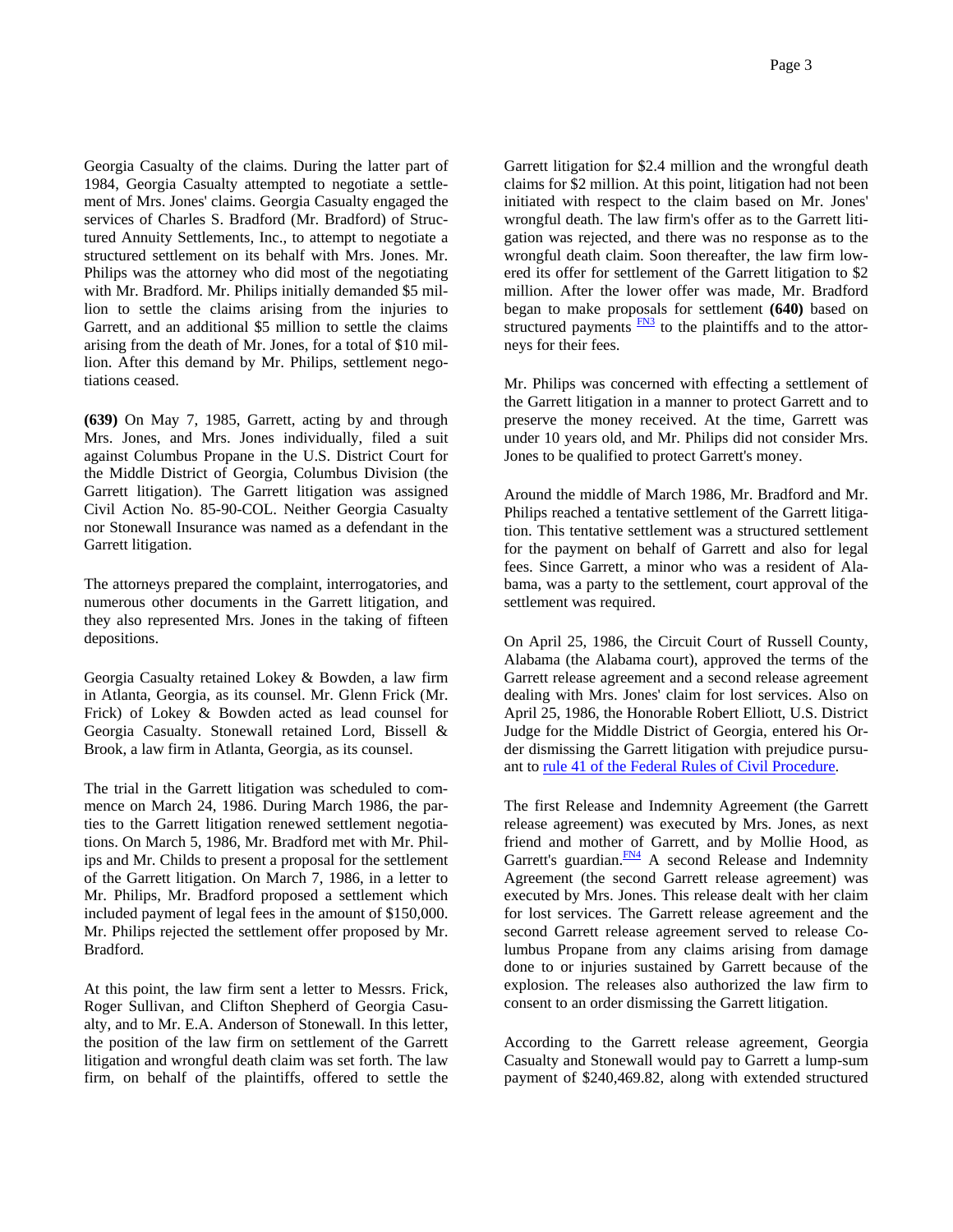payments. The structured payments were to be paid through the (**641)** purchase of annuities from Executive Life Insurance Co. (Executive Life), but neither Georgia Casualty nor Stonewall was released from its obligation to make the payments. The Garrett release agreement provided that Georgia Casualty and Stonewall, or their assignees, were the owners of any annuity policies issued to provide for the payments under the structured settlement. Georgia Casualty and Stonewall were not required to segregate or set aside specific assets to fund any of the structured payments.

The Garrett release agreement provided for a future assignment of the obligations of Georgia Casualty and Stonewall as to the structured payments in the Garrett release agreement to First Executive Corp. (First Executive), which would assume the obligations on behalf of Georgia Casualty and Stonewall without releasing the insurance companies' liability. The release agreement specifically provided-

X. If the obligation of Stonewall Insurance Company or Georgia Casualty & Surety to make periodic payments herein is assigned, then the rights and obligations of this agreement as to the assignee shall remain unchanged.

In consideration for the assumption by First Executive, Georgia Casualty and Stonewall were to deliver to First Executive a sum sufficient to purchase an annuity which would provide adequate payments to First Executive to enable it to meet the obligations assumed, plus a fee as determined by First Executive.

During negotiations of a settlement of the Garrett litigation, a proposal was discussed that would have given Garrett a structured settlement, but would not have provided specifically for the payment of legal fees. During these discussions, Mr. Philips consulted with the State Bar of Georgia to determine if such a settlement was accepted, what amount would be allowable as legal fees, and how the attorneys might collect this amount. It was determined that if such a settlement was made, at the time it was made the attorneys would be entitled to the agreed percentage of the present value of the structured settlement. Because of the problems which would result, a decision was reached to specifically provide for the payment of the legal fees in any settlement.

The Garrett release agreement provided for the payment of legal fees to the attorneys for services in connection with the **(642)** Garrett litigation. A schedule of structured payments to the attorneys was set forth in an attachment to the release agreement, which was incorporated into the agreement. During negotiations with Mr. Bradford concerning the settlement of the Garrett litigation, several different alternatives for payment of legal fees were discussed. Mr. Bradford insisted that some portion of the legal fees be paid in a structured format, even though Mr. Philips had expressed a desire to receive his fee immediately. One factor that the attorneys considered in making a decision on how to handle payment of the legal fees was Mrs. Jones' statement that she did not want the attorneys to receive their fee immediately, if she and Garrett were to take a structured settlement. Before the negotiations resulted in an agreed settlement, the parties agreed that all of the legal fees would be paid in a structured format. $\frac{FN5}{FN}$ Each of the attorneys was given several options as to the structure of the payments to him and each made his decision from the options offered.

According to the Garrett release agreement, Mr. Philips was to be paid \$52,155 on January 2, 1987, and \$52,155 on January 2, 1988. Mr. Childs was to be paid \$1,324.57 per month for 10 years beginning on January 2, 1987, and \$6,000 per year on August 1 of 1996, 1997, 1998, and 1999. Mr. Swearingen's share of the legal fees was to be paid to him in six annual payments of \$11,734.21, commencing on January 2, 1987, along with the following payments made on August 1 of the year indicated:

| Year | Amount   |
|------|----------|
| 1992 | \$10,000 |
| 1993 | 10,000   |
| 1994 | 10,000   |
| 1995 | 20,000   |
| 1996 | 10,000   |
| 1997 | 10,000   |
| 1998 | 22,000   |
|      |          |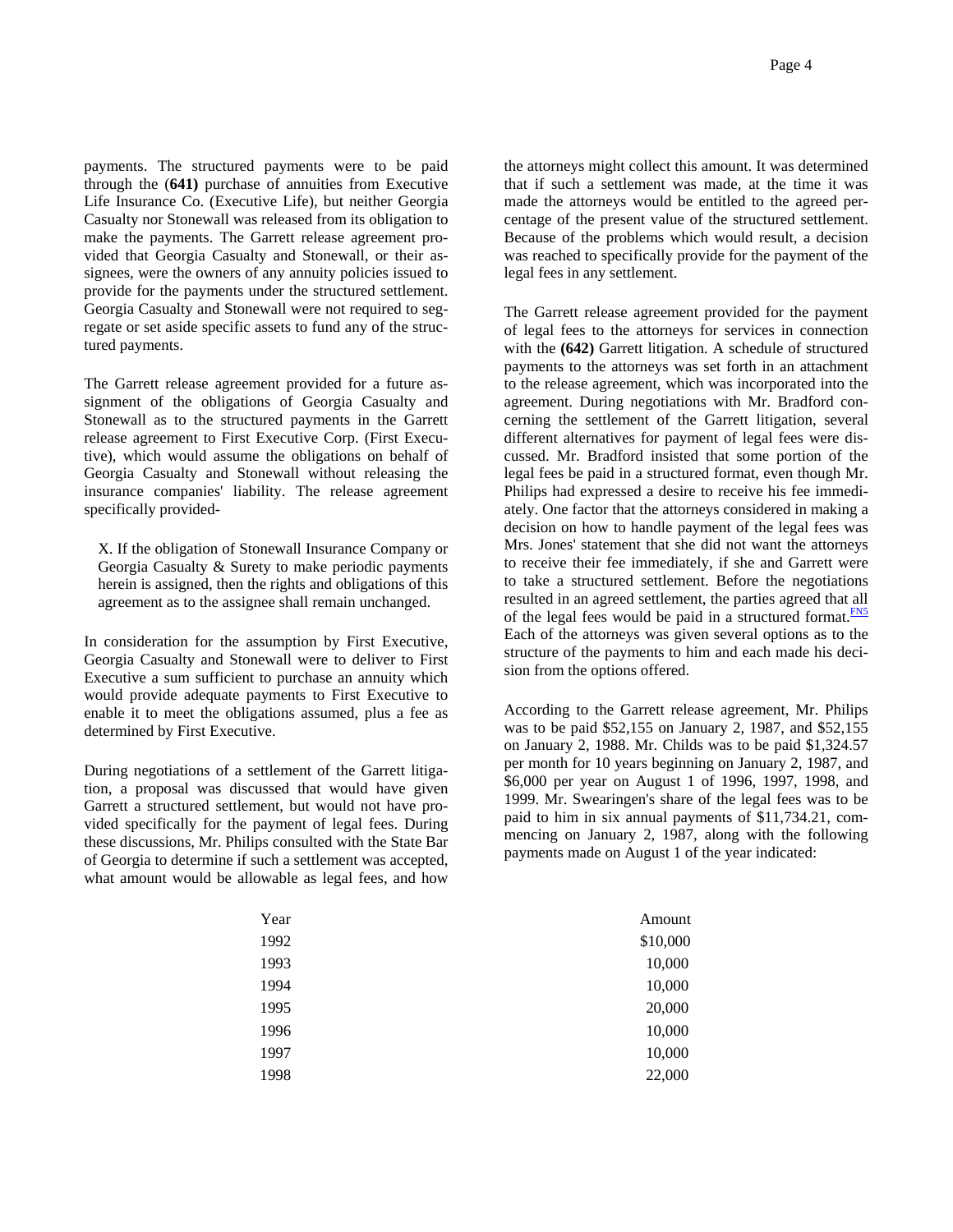| 1999 | 12,000 |
|------|--------|
| 2000 | 12,000 |
| 2001 | 12,000 |

**(643)** Sometime after April 1, 1986, the attorneys were each named as annuitants under an annuity policy purchased by Georgia Casualty and Stonewall from Executive Life, and their respective estates were designated as primary beneficiaries. There were no contingent beneficiaries named.

According to the Garrett release agreement, if any party entitled to receive payments under the Garrett release agreement died prior to the receipt of the payment, future payments were to be made to a lawfully designated representative or beneficiary, unless the payments terminated on the death of the party under the terms of the Garrett release agreement. The Garrett release agreement also provided that neither Garrett, his guardian, his heirs, his beneficiaries, nor his assigns had the right to accelerate payments or reduce the payments to their present value.

On April 14, 1986, Mrs. Jones, Mrs. Hood as guardian for Garrett, each of the attorneys, Georgia Casualty, Stonewall, and First Executive, the parent company of Executive Life, executed an Assignment and Assumption Agreement providing for "a qualified assignment [which] \* \* \* meets the requirements of Section 130 of the Internal Revenue Code, as amended" of the deferred payment liability of Georgia Casualty and Stonewall to Garrett, Mrs. Jones, and the attorneys. This agreement provided that with amounts received from Georgia Casualty and Stonewall, First Executive would purchase from Executive Life annuity contracts to cover the deferred payment liabilities of Georgia Casualty and Stonewall. Petitioners were annuitants under the policies and, as such, the beneficiaries. Paragraph 5 of this agreement provided-

5. *No Right of Acceleration/Status as General Creditor.* The parties to this Agreement agree (1) that any periodic payments hereunder shall not be capable of being accelerated, deferred, increased, or decreased by Jones, Hood, Garrett or any other recipient hereunder and (2) that said persons, or any other recipient hereunder, shall not have, by reason of this Agreement, any right against First Executive other than the rights of a general creditor.

The owner of the Garrett annuities, including those under

which the attorneys were annuitants, was First Executive. Each of these Garrett annuities contained a provision stating that the owner of the annuity could exercise any right or **(644)** privilege of ownership, including changing the beneficiary under the policy by written request while the beneficiary was living.

Not all of the deferred payments in the Garrett litigation have been paid on time. Executive Life has had financial troubles and has missed some payments in connection with the Garrett settlement. On such occasions, the attorneys have notified Georgia Casualty and Stonewall, and these companies have made the payments to the extent not made by Executive Life.

On September 18, 1986, Mrs. Jones, individually and as personal representative and administratrix of the estate of Mr. Jones, brought a separate wrongful death suit against Columbus Propane in the U.S. District Court for the Middle District of Georgia, based on the death of Mr. Jones (the Jones litigation). Stonewall was not a named defendant in the Jones litigation.

In connection with the Jones litigation, the attorneys and the law firm provided legal services, including, but not limited to, filing pleadings and motions, preparing memoranda of law, requesting the production of documents, preparing interrogatories, and also representing the plaintiff in depositions.

After the attorneys had offered to settle the Jones litigation for \$2 million, there was not much discussion of a settlement until around the middle of September 1987, when a jury trial in the Jones litigation had commenced. At this point, the defendants in the Jones litigation offered a settlement of \$600,000, which was rejected. Even though the trial had commenced, the parties agreed that further trial be continued and settlement negotiations continued. Mrs. Jones and the law firm entered into an amended fee agreement (the Jones fee agreement) with respect to the Jones litigation, which changed the legal fees the law firm would receive if the Jones litigation went to trial from 40 percent to 45 percent. Stonewall hired Allan J. Richardson & Associates, Inc. (Richardson & Associates), and its structured settlement negotiator, James L. Gilbert, to assist in the settlement negotiations in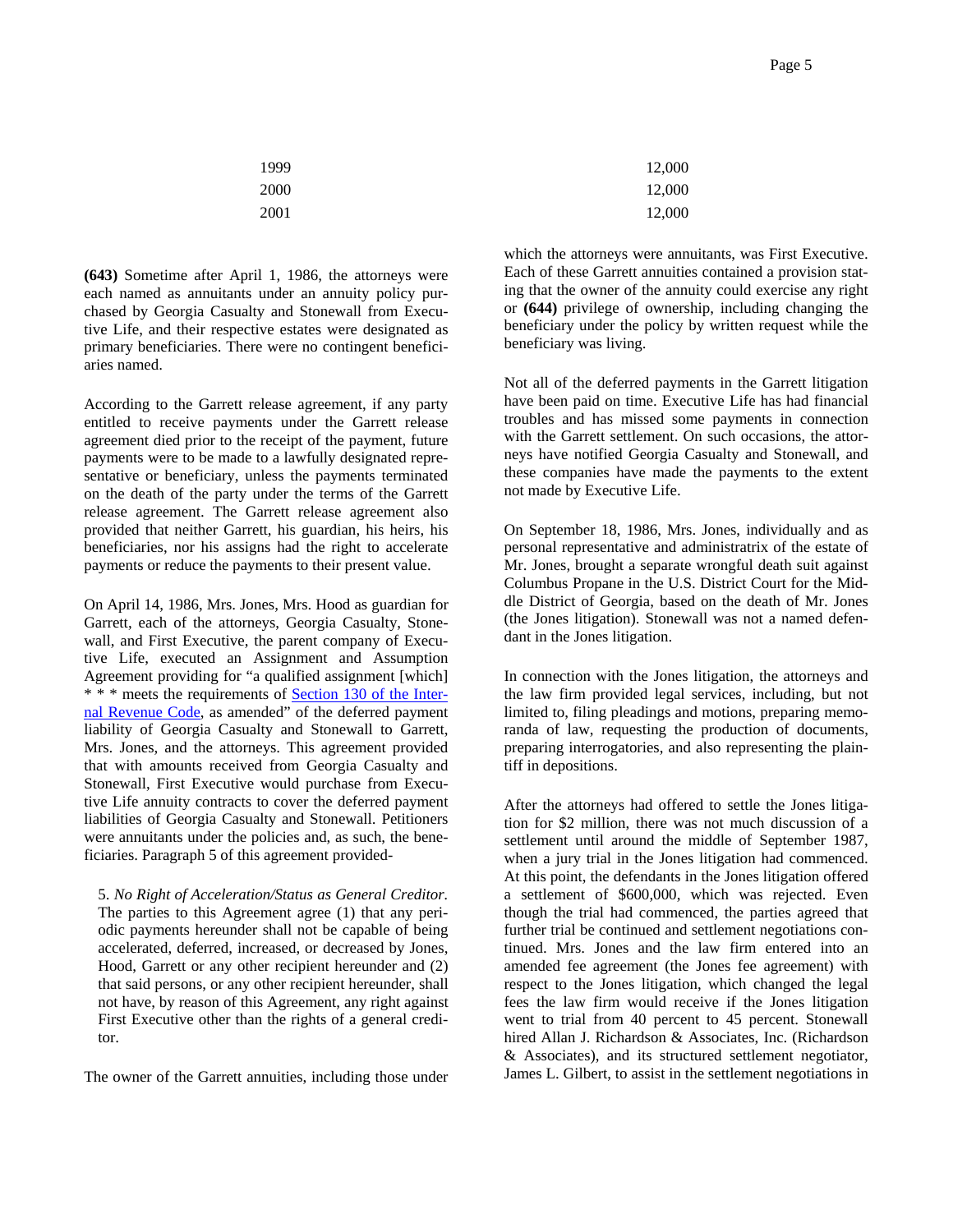the Jones litigation. Mr. Gilbert began to send the attorneys settlement proposals which included payment of legal fees. Mr. Gilbert never presented a proposal that provided for all of the settlement amount to be paid immediately,**(645)** and he always insisted that at least some part of the legal fees be paid in a structured format. He offered several options for the structured payment of attorney's fees.

In the fall of 1987, the parties in the Jones litigation reached a settlement. On November 11, 1987, Mrs. Jones, individually, and as administratrix of the estate and personal representative of Mr. Jones, along with Mr. Jones, mother and siblings, executed a Release and Indemnity Agreement (the Jones release agreement). According to the Jones release agreement, Mrs. Jones agreed to release the claims which arose out of the death of Mr. Jones against Columbus Propane and other entities and individuals named therein. Stonewall agreed to make a lumpsum payment in the amount of \$464,431 to Mrs. Jones, individually and as the administratrix and representative of the estate of Mr. Jones, the attorneys, and the law  $firm.$   $\frac{FN6}{FN}$  Mrs. Jones' portion of the lump-sum payment was to be used to satisfy the claims of all other beneficiaries of the estate of Mr. Jones. Stonewall also agreed to make certain structured payments to Mrs. Jones through annuities purchased from Manufacturers Life Insurance Co. (Manufacturers Life).

The Jones release agreement also provided for the payment of legal fees for the Jones litigation. Mr. Gilbert had presented the attorneys with several options as to the payment of the legal fees, each involving structured payments. Originally, the options that Mr. Gilbert presented involved long-term annuities. As he prepared the different proposals, Mr. Gilbert tried to determine each attorney's attitude towards the structured payments. According to the Jones release agreement, Mr. Philips was to receive \$1,000 per month beginning on January 15, 1992, and payable thereafter each month of each year so long as Mr. Philips lived, but for 20 years certain. Mr. Philips' payments were to be compounded annually by a factor of 3 percent. Mr. Swearingen was to receive monthly payments of \$1,000 for 5 years and monthly payments of \$1,800 commencing on January 15, 2012, and continuing for the remainder of his life. Also, Mr. Swearingen was to receive monthly payments commencing on January 15 of the year indicated and **(646)** continuing in each instance for 5 years thereafter (totaling sixty payments) as follows:

| Year | Amount  |
|------|---------|
| 1997 | \$1,200 |
| 2002 | 1,400   |
| 2007 | 1,600   |
|      |         |

Mr. Childs requested that he receive his part of the legal fees immediately, but that arrangement was not acceptable to Mr. Gilbert. Mr. Childs, from the alternatives offered to him, chose to receive payments of \$49,000 on January 15, 1988, and \$49,050 on April 15, 1988.

The Jones release agreement allowed Stonewall to assign its obligation for the structured payments under the Jones release agreement to Manulife Service Corp. (Manulife). Manulife would then become directly responsible for the structured payments, and Manufacturers Life would guarantee the structured payments. In the case of such an assignment, the Jones release agreement provided that Stonewall would remain obligated as a secondary guarantor after Manufacturers Life's guarantee. The Jones release agreement provided that no party that was to receive payments had the right to accelerate the payments or reduce the payments to their present value. As in the Garrett litigation, petitioners agreed that their rights under the policies were no greater than those of a general creditor.

On November 11, 1987, Mrs. Jones and the attorneys signed a Notice of Settlement, Satisfaction and Dismissal, which dismissed with prejudice all claims in the Jones litigation. On November 24, 1987, Richardson & Associates completed three applications to purchase annuities (the Jones annuities) from Manufacturers Life in order to fund the structured payments of attorney's fees to the attorneys. On December 15, 1987, Manufacturers Life issued three annuity policies with respect to payment of the structured attorney's fees to the attorneys. Each policy expressly provided that Stonewall was the owner of the policy and that, as such, it had all rights of ownership. Under the Jones annuities, the annuitants, who were the attorneys, did not have the right to assign the payments, accelerate the payments, designate the payee, change the terms or times of payments, transfer **(647)** or sell the payments, or designate a new beneficiary. Under the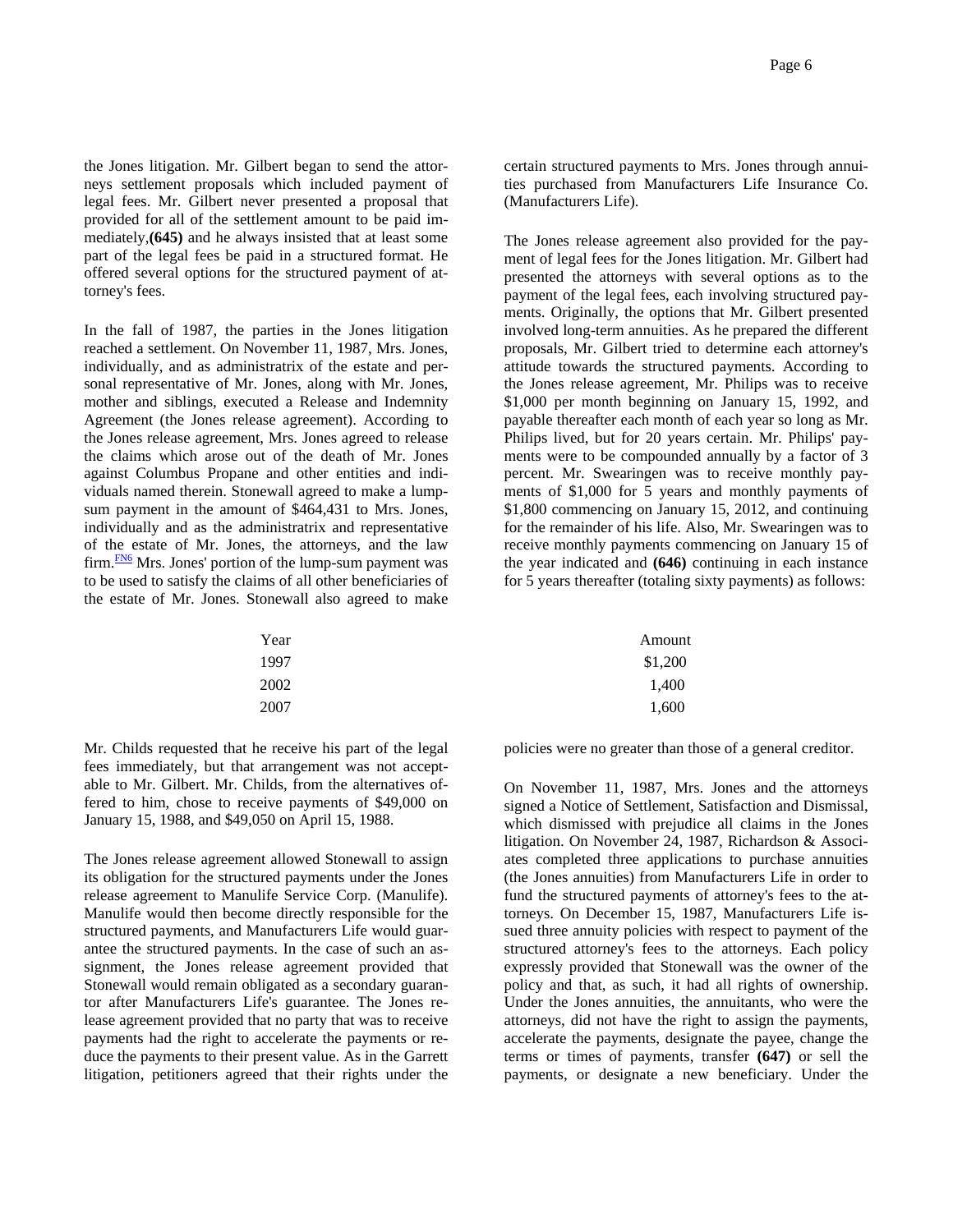Swearingen policy, Stonewall retained the power to change the beneficiary. Under the Childs annuity, Stonewall had the power to change the designated payee as long as Richard Childs was living. Under the Philips annuity, Stonewall also reserved the right to change the beneficiary.

On October 14, 1987, Stonewall issued two checks. One check was payable to Manufacturers Life in the amount of \$536,069. This check was to purchase the Jones annuities. The second check in the amount of \$464,431 was made payable to Annette Jones, individually, and as administratrix of the estate of Willie J. Jones, and the attorneys.

The law firm had paid all the expenses of the Garrett litigation and the Jones litigation. After the cases were settled, the law firm was reimbursed for the expenses it had paid.

Mr. Philips discussed with Mr. Bradford the tax consequences of the deferral of payment of the legal fees. Mr. Philips also discussed the tax consequences of the deferral of payment of attorney's fees with his accountant.

On their 1986 tax returns, the Swearingens, the Childses, and Mr. Philips each reported only the cash amounts received in 1986 as attorney's fees in the Garrett litigation. Petitioners neither reported any portion of the deferred payments for attorney's fees agreed to in the Garrett litigation, nor the fair market value or cost of the annuity policies purchased for these payments. On their 1987 tax returns, the Swearingens, the Childs, and Mr. Philips each reported the first structured payments received as attorney's fees from the Garrett litigation, and the cash amounts received as attorney's fees in the Jones litigation, but neither reported any portion of the deferred payments under the structured agreement in the Jones litigation, nor the fair market value or cost of the annuities purchased to provide for such deferred payments. In the notice of deficiency issued to each, the Swearingens, the Childses, and Mr. Philips, respondent determined that the fair market value of the right to receive payments under the Garrett annuities was includable in each attorney's income in 1986, and the fair market value of the right to receive payment under the Jones annuities was includable in the attorney's taxable income for 1987, under the provisions of section 83. Respondent further determined **(648)** that a portion of the amounts received from the Garrett annuities in 1987, and reported by each petitioner in 1987, was not taxable to that petitioner in 1987, since the fair market value of the Garrett annuities had been included in taxable income in 1986. In her answer, respondent alleged, in the alternative, that each of the attorneys constructively received a total fee equal to the value of the annuity purchased for him in the year the annuity was purchased.

## OPINION

Section  $83 \frac{FN7}{FN2}$  provides that if property is transferred to any person in connection with the performance of services, the person who performed the services is required to include in income the fair market value of such property (less any amounts which were paid for such property) in the first taxable year in which such property becomes transferable or is not subject to a substantial risk of forfeiture, whichever comes first.

Section 321(a) of the Tax Reform Act of 1969, Pub.L. 91- 172, 83 Stat. 487, 588, added section 83 to the Internal Revenue Code of 1954. Congressional intent in enacting section 83"was to equate the tax treatment of restricted stock plans involving employers and employees to the tax treatment accorded other types of deferred compensation arrangements." *Centel Communications Co. v. Commissioner,* 92 T.C. 612, 628 (1989) (citing H.Rept. 91-413 (Part 1) (1969), 1969-3 C.B. 200, 254; **S.Rept. 91-**552(1969), 1969-3 C.B. 423, 500),affd. 920 F.2d 1335 (7th Cir.1990). We have held, however, that Congress intended section 83 to apply to all restricted stock, and not merely stock transferred for less than full value by employers to employees. *Alves v. Commissioner,* 79 T.C. 864 (1982), affd. 734 F.2d 478, 481-482 (9th Cir.1984). Also, clearly section 83 applies to property other **(649)** than stock. See *Montelepre Systemed, Inc. v. Commissioner,* 956 F.2d 496 (5th Cir.1992) (holding a contractual right to be section 83 property), affg. T.C.Memo. 1991- 46.

Section 1.83-3(e), Income Tax Regs., provides that "the term 'property' includes real and personal property other than either money or an unfunded and unsecured promise to pay money or property in the future." Property also includes a beneficial interest in assets which are transferred or otherwise "set aside from the claims of creditors of the transferor, for example, in a trust or escrow account." Sec. 1.83-3(e), Income Tax Regs.

Since section 83 property includes real and personal property other than either money or an unfunded and unsecured promise to pay money or property in the future, it must necessarily include a promise to pay money in the future that is either secured or funded. Therefore, if the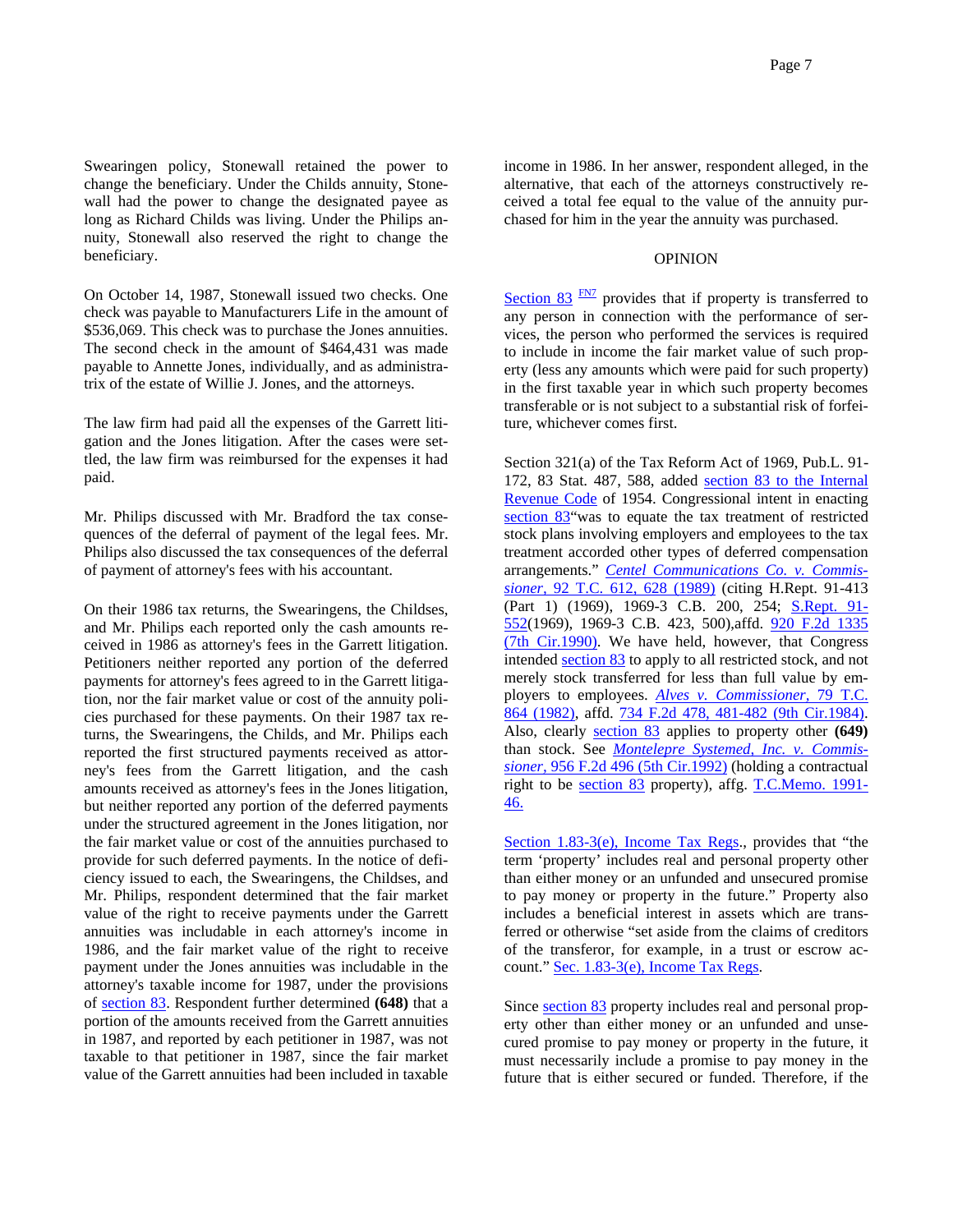agreements to pay annuities received by petitioners in these cases are to be held to be taxable under section 83, it is necessary that in addition to the promise to pay by Georgia Casualty and Stonewall, the evidence show such promise to be either "funded" or "secured". **FN8** 

Neither the statute nor the regulations under section 83 defines when a promise to pay is "funded". However, in other contexts, we have considered the question of when an obligation was funded. In *Sproull v. Commissioner,* 16 T.C. 244 (1951), affd. 194 F.2d 541 (6th Cir.1952), an employer established a trust to compensate an employee for past services. The employee, or in the event of his death the employee's estate, was the sole beneficiary under the trust. In 1945, the employer distributed money to the trust to be paid out to the employee in two installments in 1946 and 1947. We held that the employee received compensation in 1945 in an amount equal to the value of the amount paid over for the employee's benefit, since the employee was the owner of the beneficial interest in the trust. We concluded that the establishment of the trust itself conferred an economic and financial benefit on the taxpayer which was properly taxable to him in the year the fund was irrevocably paid over for his benefit.

**(650)** In *Centre v. Commissioner,* 55 T.C. 16 (1970), an employment agreement between an employee and his employer entered into in 1955 required the employer to maintain an insurance policy as a means of funding the employer's obligation to make deferred compensation payments. The employer remained the owner and beneficiary of the policy until the employee terminated his employment prior to normal retirement age, unless termination was by reason of willful breach by the employee of the employment agreement. The employee terminated his employment on December 15, 1962, and in 1964 was assigned the policy pursuant to an agreement between the employee and the employer after a suit was commenced by the employee when the employer refused to voluntarily assign the policy. We held that the employee realized taxable income in 1964 when the policy was assigned to him and not when the premiums were paid by the employer. Since the employer was both the owner and the beneficiary of the policy while the premiums were being paid, we concluded that the employee did not obtain such an interest in the policy as to realize income until the policy was assigned to him.

In *Minor v. United States,* 772 F.2d 1472 (9th Cir.1985), a physician's employer established a deferred compensation plan under which the physician would be paid for future

services by a designated percentage of the fee he was entitled to receive under the fee schedule, if the physician had not participated in the plan. Each physician employee could elect to receive a percentage from 10 percent to 90 percent of the fee under the fee schedule, and the balance would go into a deferred compensation fund. To provide for the deferred compensation payments, the employer established a trust under which the employer was the settlor and beneficiary. Three of the physicians, including the plaintiff in the case involved, were trustees. The Court of Appeals for the Ninth Circuit held that since the employee had no right, title, or interest in the trust, and since the employee benefited only incidentally from the trust, the employee was not taxed on amounts paid into the trust when the trust was funded. The Court of Appeals for the Ninth Circuit pointed out that because the deferred compensation plan was not secured from the employer's creditors and was, therefore, neither nonforfeitable nor fully vested, no amount of ascertainable value had **(651)** been conferred on the employee which would cause the funds paid into the plan to be taxable to him in the year paid in.

Taken together, these cases stand for the proposition that funding occurs when no further action is required of the obligor for the trust or insurance proceeds to be distributed or distributable to the beneficiary. Only at the time when the beneficiary obtains a nonforfeitable economic or financial benefit in the trust or insurance policy is the provision for future payments secured or funded. However, if the trust or policy is subject to the rights of general creditors of the obligor, funding has not occurred. *Minor v. United States, supra.*

Under the annuity policies issued pursuant to the Garrett litigation, Georgia Casualty and Stonewall were the obligors, but the owner of the policies was First Executive. Petitioners were the annuitants and, in this sense, only the beneficiaries of the policies. First Executive had the right to change the beneficiary of the annuity by written request while that annuitant of that policy was living. Under the Assignment and Assumption Agreement between Georgia Casualty, Stonewall, and petitioners, the parties agreed that the periodic payments could not be accelerated, deferred, increased, or decreased by the recipients of the payments. Under this Assignment and Assumption Agreement, petitioners agreed that they were to have no rights against First Executive other than the rights of a general creditor. Since petitioners did not own the policies, and since First Executive had the right to change the annuitant or beneficiary of each policy without the consent of the annuitant, the promises to pay petitioners un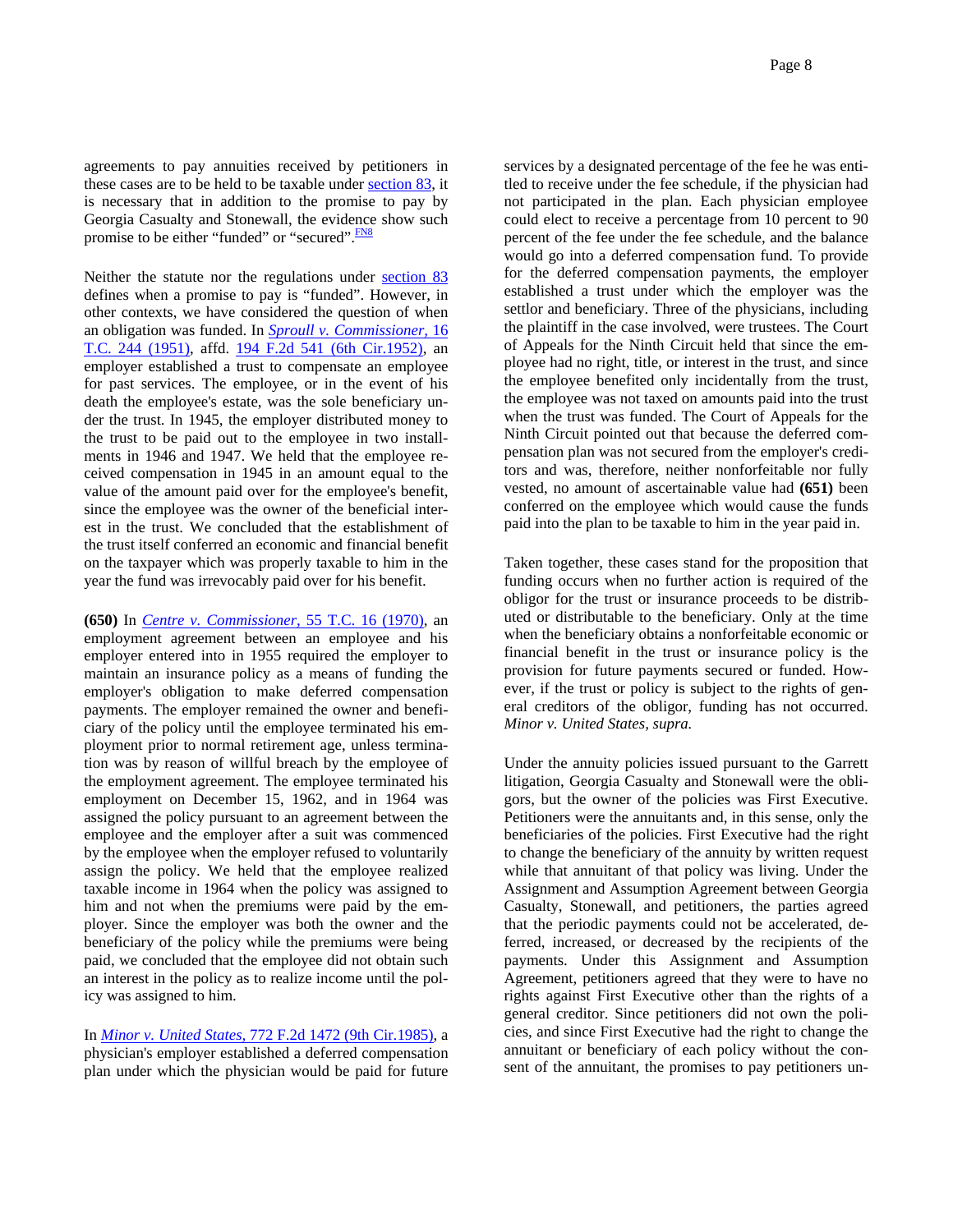der the Garrett litigation structured agreement were not funded promises by the obligors, Georgia Casualty and Stonewall.

In the Jones litigation, the owner of each of the policies was Stonewall. Stonewall maintained the right to change the beneficiary under each of the policies in which Swearingen, Philips, and Childs were the annuitants. Also, petitioners agreed that they did not have the right to accelerate, defer, increase, or decrease the periodic payments. They further agreed that their rights under the Assignment and Assumption Agreement were no greater than the rights of a general creditor. Petitioners were neither the owners nor were they irrevocable beneficiaries under the policies, and so these annuities were unfunded.

**(652)** For many of the reasons discussed above, we hold that the promises to pay were not secured. Petitioners argue that the promises were not secured since they were not granted a security interest in the property respondent contends was securing the obligation, because they were granted no rights in the property itself. Respondent argues that the guarantees by the insurance companies, Georgia Casualty, Stonewall, and First Executive, caused the promises to be secured. Respondent also argues that the fact that the insurance companies were required to maintain adequate reserves caused the promises to pay to be secured. Further, respondent argues that these promises were secured since under Georgia law attorneys have a lien superior to all other liens, except tax liens on actions, judgments, and decrees for money.

It is well settled that a simple guarantee does not make a promise secured, since by definition a guarantee is merely itself a promise to pay. *Berry v. United States,* 760 F.2d 85 (4th Cir.1985), affg. per curiam 593 F.Supp. 80, 85 (M.D.N.C.1984); *Brand v. Commissioner,* 81 T.C. 821, 828 (1983). Therefore, the mere fact that several insurance companies guaranteed the payments to petitioners is irrelevant to our determination of whether petitioners' right to receive the future payments was secured. Also, we are not persuaded by respondent's argument that the attorneys' claims were secured since such claims are superior to all other claims under Georgia law, except tax liens. Assuming respondent is correct as to the superiority of attorneys' claims, such superiority is not equivalent to property being set aside as security for the annuities. $\frac{FN9}{FN}$ The contracts for structured payments were themselves payment for the attorney's fees, so the attorneys no longer had a lien for services.

**(653)** Even though the insurance companies were required to maintain adequate reserves for all policy holders, this is not equivalent to specific property securing the annuities being set aside.

From the facts of these cases, we conclude that the promises to pay were neither funded nor secured. This is evident from the fact that if Executive Life or First Executive were to be placed into conservatorship, the payments to the annuitants would not have been guaranteed by any specific fund or property.<sup>FN10</sup> Thus, no property secured the promises to pay the future amounts due petitioners under the Garrett agreement.

The promises to pay under the Jones agreement were also unsecured. In the Assignment and Assumption Agreement, the parties agreed that petitioners had no greater rights than those of a general creditor.

Since we have concluded that the agreements by Georgia Casualty and Stonewall to pay petitioners in the future were unfunded and unsecured promises to pay money in the future, these agreements were not property within the meaning of section 83. Therefore, no amount that represents the value of the future payments is includable in income of any petitioner under section 83 in the year the promises were received.

Respondent contends that if we conclude that the value of the right to future payments which petitioners received is not income taxable to petitioners under section 83, petitioners should be held to have constructively received the amounts paid for the annuity contracts in the years the annuities were purchased. Respondent raised this issue by amended answer. The parties disagree as to whether respondent or petitioners have the burden of proof on this issue. However, we do not reach this question, since under the proven facts in these cases we conclude petitioners did not constructively receive the amounts paid for the annuity contracts in the year of the purchase of those contracts.

**(654)** Section 451(a) provides that the amount of any item of gross income shall be included in the gross income for the taxable year in which received by the taxpayer unless, under the method of accounting used in computing taxable income, such amount is to be properly accounted for in a different period. Under section 1.451-2(a), Income Tax Regs., income is constructively received by a taxpayer in the taxable year in which such income is credited to the taxpayer's account, is set apart for the taxpayer, or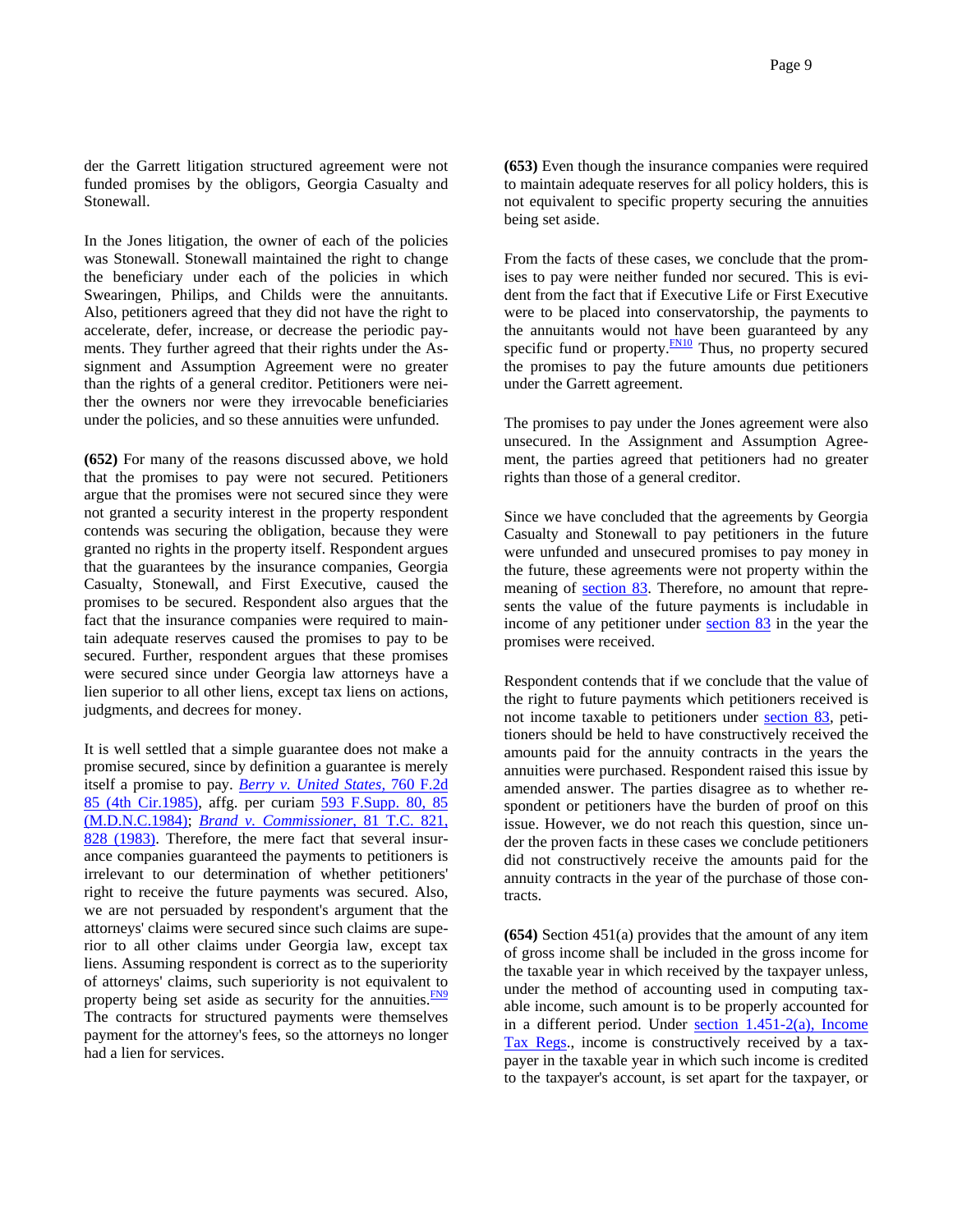is otherwise made available so that the taxpayer could have drawn upon it during the taxable year if notice of intention to withdraw had been given. Income is not constructively received if the taxpayer's control of its receipt is subject to substantial limitations or restrictions.

"Under the constructive-receipt doctrine, a taxpayer recognizes income when the taxpayer has an unqualified, vested right to receive immediate payment." *Martin v. Commissioner,* 96 T.C. 814, 823 (1991). Generally, there must be an amount that is immediately due and owing that the obligor is ready, willing, and able to pay. The amount owed must either be credited to the taxpayer or set aside for the taxpayer so that the taxpayer has an unrestricted right to receive it immediately, and the taxpayer being aware of these facts, declines to accept the payment. The doctrine of constructive receipt is essentially a question of fact. *Avery v. Commissioner,* 292 U.S. 210, 215 (1934).

Under the original fee agreement dated October 17, 1984, between petitioners and Mrs. Jones, both as next friend of Garrett and as administratrix of Mr. Jones' estate, petitioners were to receive 33 1/3 percent of the gross amount recovered in the litigation if the case was settled before the suit was tried, and 40 percent of any gross amount recovered if the case was settled after the suit was tried. "Recovered" implies amounts that petitioners' clients actually received, rather than amounts that petitioners' clients had a right to receive. Petitioners' clients recovered no money from the litigation until after April 25, 1986, the date of the judgment in the Garrett litigation approving the Garrett release agreement. Under the Garrett release agreement, petitioners were to receive structured payments. Petitioners were not entitled to their fees until recovery by their clients, so their right to receive payment arose only after settlement or disposition of **(655)** the case. Thus, for the Garrett litigation, petitioners did not become entitled to their attorney's fees until the judgment was entered, by which time the structured settlements had been agreed upon.

Likewise, in the Jones litigation, petitioners had no right to receive payment until the settlement was effected on November 11, 1987, by which time the parties had agreed upon payment of attorney's fees in installments. The right of petitioners to receive payment of fees existed only after the Jones release agreement became effective, since any rights arising from the fee agreement were dependent on amounts recovered for petitioners' clients. Petitioners had no right to receive any moneys prior to such time as their clients "recovered" amounts from their claims. Petitioners

never had the right to receive immediate payment, and no fund or property was set aside for petitioners which they could draw from at a time of their choosing. Because each of the deferred payment agreements was binding between the parties and was made prior to the time when petitioners acquired an absolute and unconditional right to receive payment, petitioners, who were on a cash basis, were not required to report the proceeds as income until actually received. *Oates v. Commissioner,* 18 T.C. 570, 584-85 (1952), affd. 207 F.2d 711 (7th Cir.1953); *Amend v. Commissioner,* 13 T.C. 178, 185 (1949).

Most of the cases we discuss in connection with the meaning of "funded" or "secured" as used in section 83 deal at least in part with questions of constructive receipt. From the holdings in those cases, and for the same reason we concluded that the promises to pay were not "funded" or "secured", it is clear that petitioners did not constructively receive their attorney's fees for each case in the year that case was settled. In the year each structured fee agreement was entered into, there was no money or property available at petitioners' unfettered demand from that structured fee agreement.

We hold that petitioners did not constructively receive the fees which were the subject of the structured fee agreements until payments of the amounts in accordance with those agreements. Therefore, we do not reach the issue of the fair market value of petitioners' right to receive payments for attorney's fees in future years.

**(656)** Because of issues settled by the parties,

### *Decisions will be entered under Rule 155.*

FN1. Cases of the following petitioners are consolidated herewith: Mimi P. Childs, docket No. 15640-92; John C. Swearingen, Jr., and Suzanne N. Swearingen, docket No. 16256-92; and Ben P. Philips, docket No. 16257-92.

FN2. All section references are to the Internal Revenue Code in effect for the years in issue, and all Rule references are to the Tax Court Rules of Practice and Procedure, unless otherwise indicated.

FN3. "Structured payments" and "structured settlements" refer to payments to be made at various times in the future.